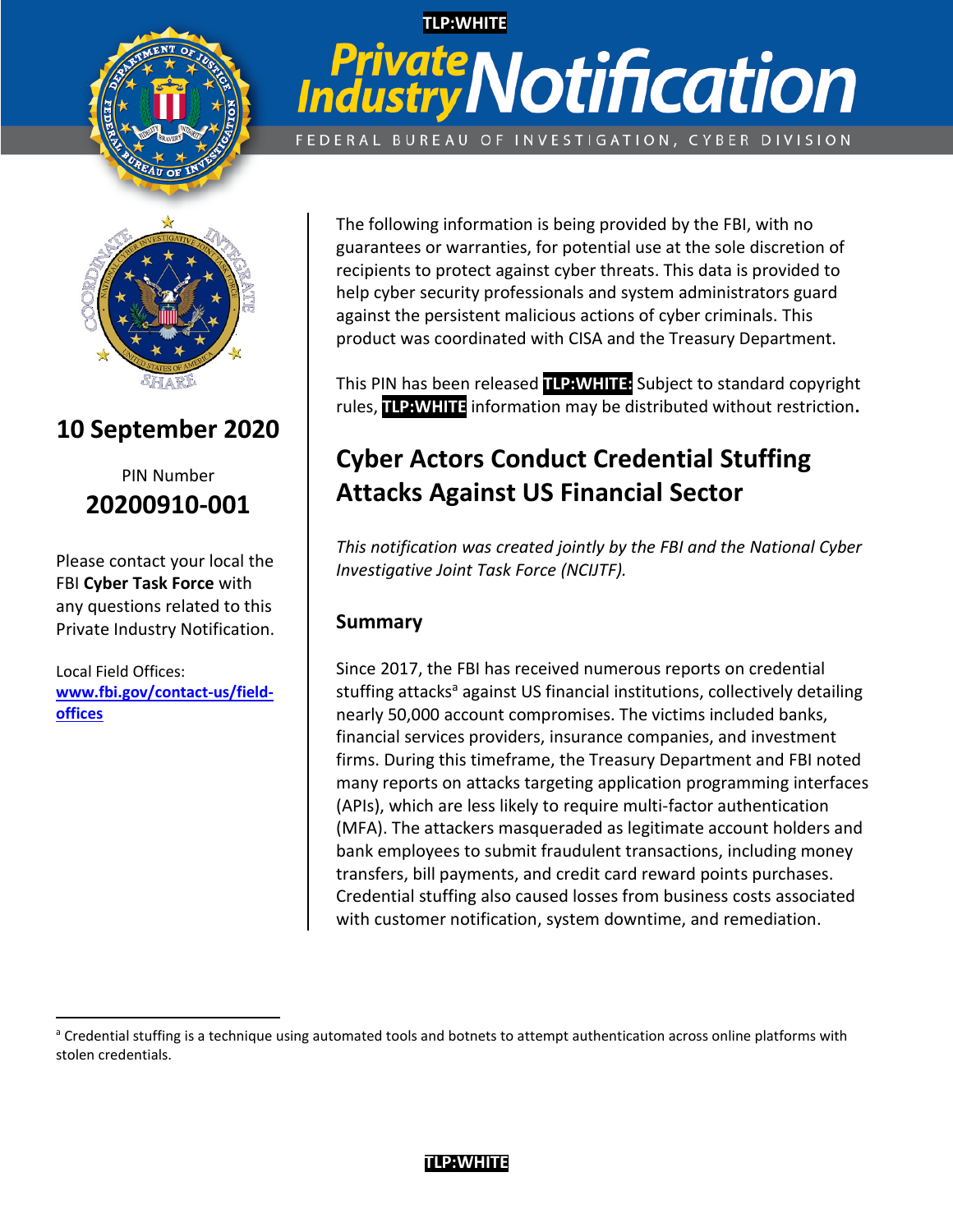# Federal Bureau of Investigation, Cyber Division **Private Industry Notification**

#### **Threat Overview**

Credential stuffing attacks accounted for the greatest volume of security incidents against the financial sector at 41 percent of total incidents from 2017 through 2019, according to a 2020 cybersecurity firm report. Affected companies experienced downtime, loss of customers, and reputational damage as well as losses associated with customer notification and system remediation costs, according to a 2019 data analytics firm study. Credential stuffing attacks cost an affected business an average of \$6 million per year, which excludes costs associated with fraud, according to a 2019 international study conducted by a US-based research center.

When customers and employees use the same email and password combinations across multiple online accounts, cyber criminals can exploit the opportunity to use stolen credentials to attempt logins across various sites. According to a 2020 survey conducted by a data analytics firm, nearly 60 percent of respondents reported using one or more passwords across multiple accounts. When the attackers successfully compromise accounts, they monetize their access by abusing credit card or loyalty programs, committing identity fraud, or submitting fraudulent transactions such as transfers and bill payments.



### **Figure 1 Credential Stuffing Process**

Source: NCIJTF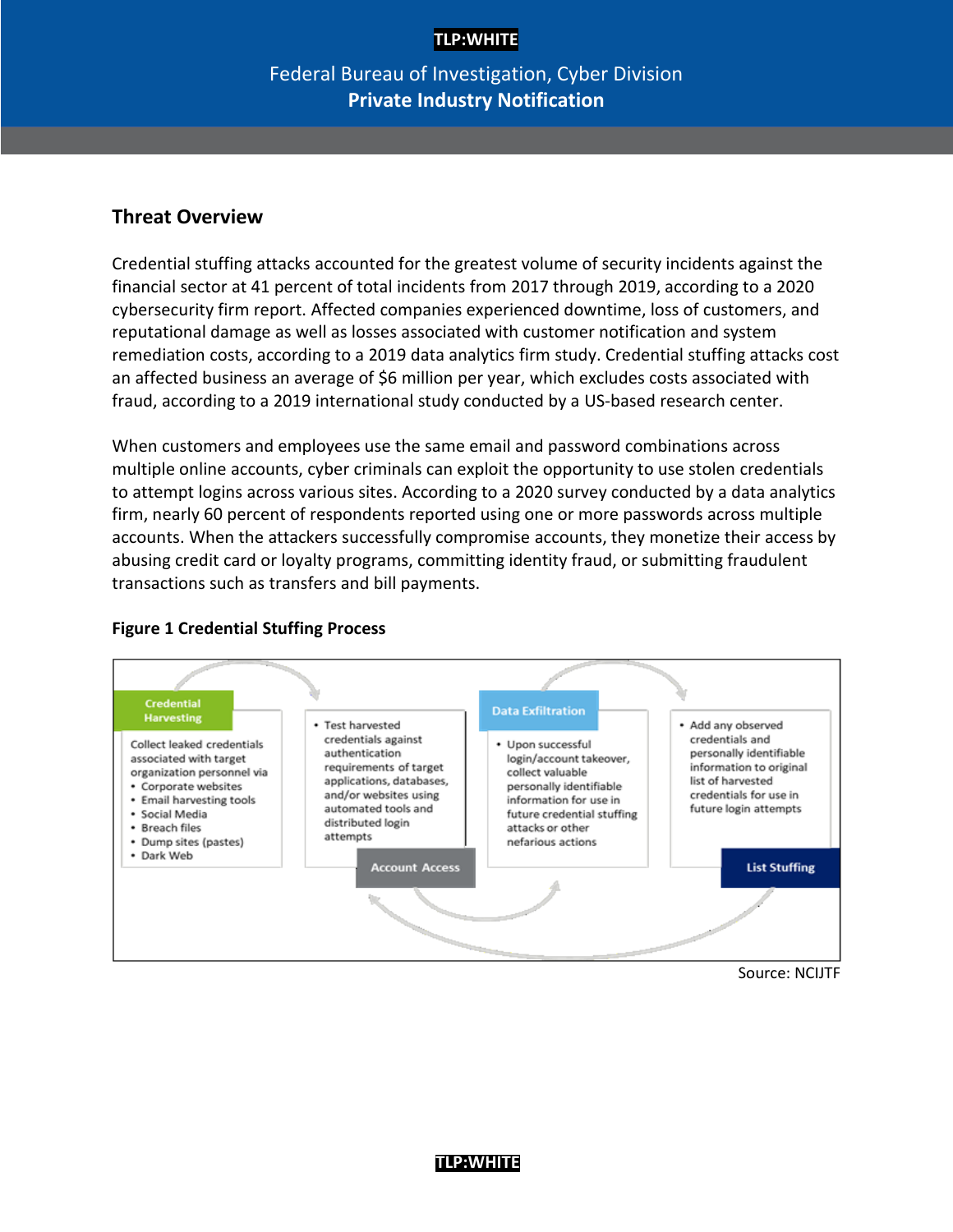# Federal Bureau of Investigation, Cyber Division **Private Industry Notification**

The increasing prevalence of credential stuffing attacks since 2017 correlates with an increase in leaked credentials available on the dark web, which are expected to number in the billions, according to a 2020 cybersecurity firm report and open-source reporting. Many of the reports received by the FBI indicated the use of botnet credential stuffing. Although most credential stuffing attacks have low success rates, cyber actors' use of botnets to conduct a massive scale of automated login attempts in a short timeframe enabled them to discover multiple valid credential pairs. In addition, Treasury Department and the FBI noted a significant level of targeting against APIs. Between May and September 2019, as much as 75 percent of credential stuffing attacks against the financial industry targeted APIs, according to a 2020 cybersecurity firm report.

- In July 2020, a mid-sized US financial institution reported its Internet banking platform had experienced a "constant barrage" of login attempts with various credential pairs, which it believed was indicative of the use of bots. Between January and August 2020, unidentified actors used aggregation software to link actor-controlled accounts to client accounts belonging to the same institution, resulting in more than \$3.5 million in fraudulent check withdrawals and ACH transfers. However, reporting does not indicate whether the increased logins and fraudulent transactions could be attributed to the same actor(s).
- Between June 2019 and January 2020, a NY-based investment firm and an international money transfer platform experienced credential stuffing attacks against their mobile APIs, according to a credible financial source. Although neither entity reported any fraud, one of the attacks resulted in an extended system outage that prevented the collection of nearly \$2 million in revenue.
- Between June and November 2019, a small group of cyber criminals targeted a financial services institution and three of its clients, resulting in the compromise of more than 4,000 online banking accounts, according to a credible financial source. The cyber criminals then used bill payment services to submit fraudulent payments—about \$40,000 in total—to themselves, which they then wired to foreign banking accounts. According to a 2020 case study on one of the firms, security researchers identified more than 1,500 email addresses and 6,000 passwords exposed in more than 80 data breaches. Some of the credentials belonged to company leadership, system administrators, and other employees with privileged access.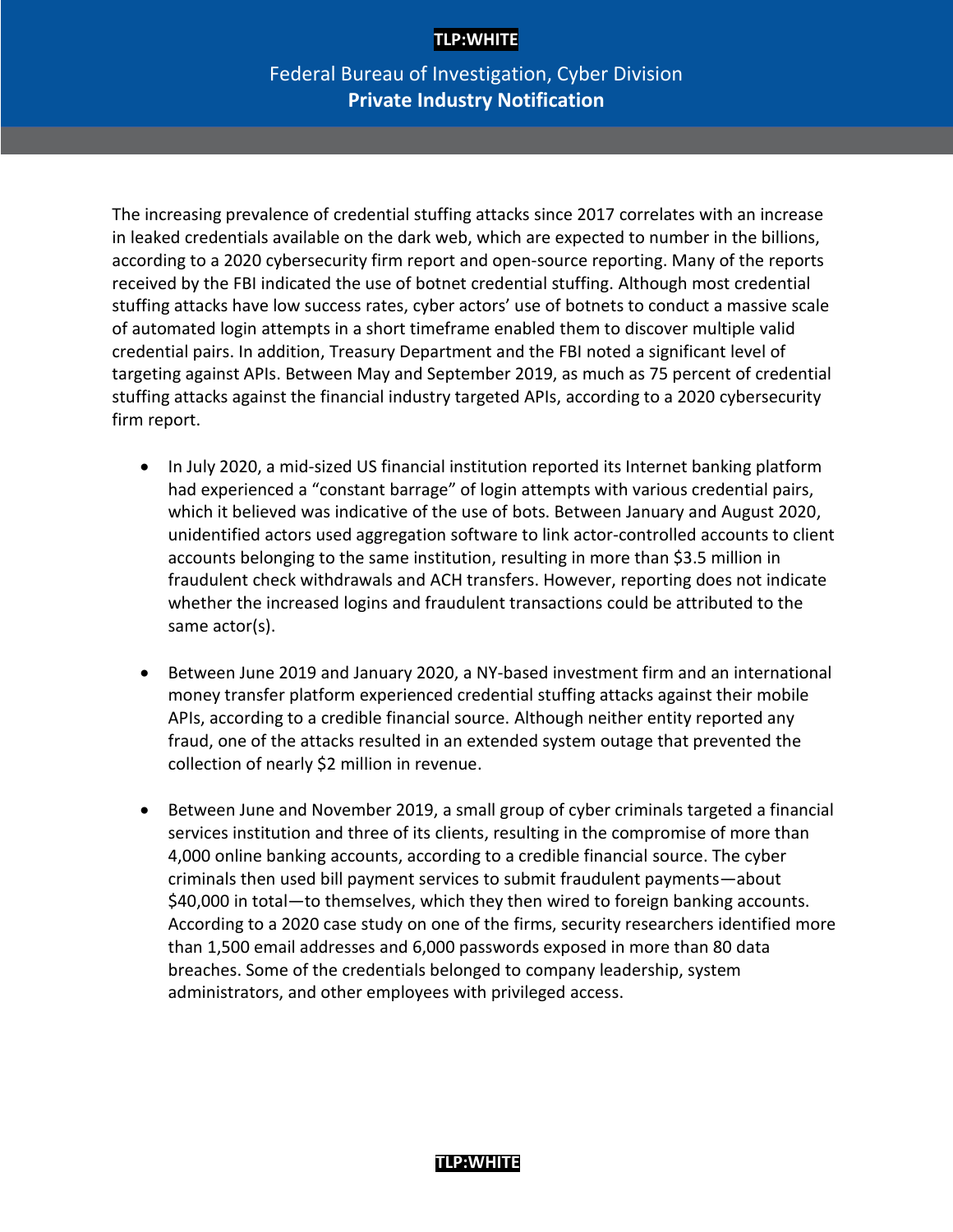# Federal Bureau of Investigation, Cyber Division **Private Industry Notification**

# **Identification**

Between 2017 and 2020, credential stuffing attacks and DDoS attacks accounted for most security incidents against the financial sector, according to a cybersecurity firm. The attacks can also be difficult to tell apart as both can slow or crash networks. However, while a DDoS attack is intended to take a system offline by flooding it with more traffic than it is designed to process, a credential stuffing attack is intended to gain system access using a high volume of login attempts to ultimately monetize access. Two indicators specific to a credential stuffing attack are:

- an unusually high number of failed logins, possibly in the millions, from a diverse range of IP addresses via the online account portal;
- a higher than usual lockout rate and/or an influx of customer calls regarding account lockouts.

#### **Recommended Mitigations**

The FBI recommends taking the following precautionary measures to mitigate the threat and protect against exploitation, which would best be applied in combination and not individually.

- Alert customers and employees to this scheme and actively monitor accounts for unauthorized access, modification, and anomalous activities.
- Advise customers and employees to use unique passwords they are not using for any other accounts and to change their passwords regularly.
- Direct customers to change their usernames and passwords upon identification of account compromise or fraud.
- Validate customer credential pairs against databases of known leaked usernames/passwords.
- Modify Internet banking login page responses to remove indicators that reveal the validity of credential pairs by issuing the same error message and response time when both username and password are incorrect or only the password is incorrect.